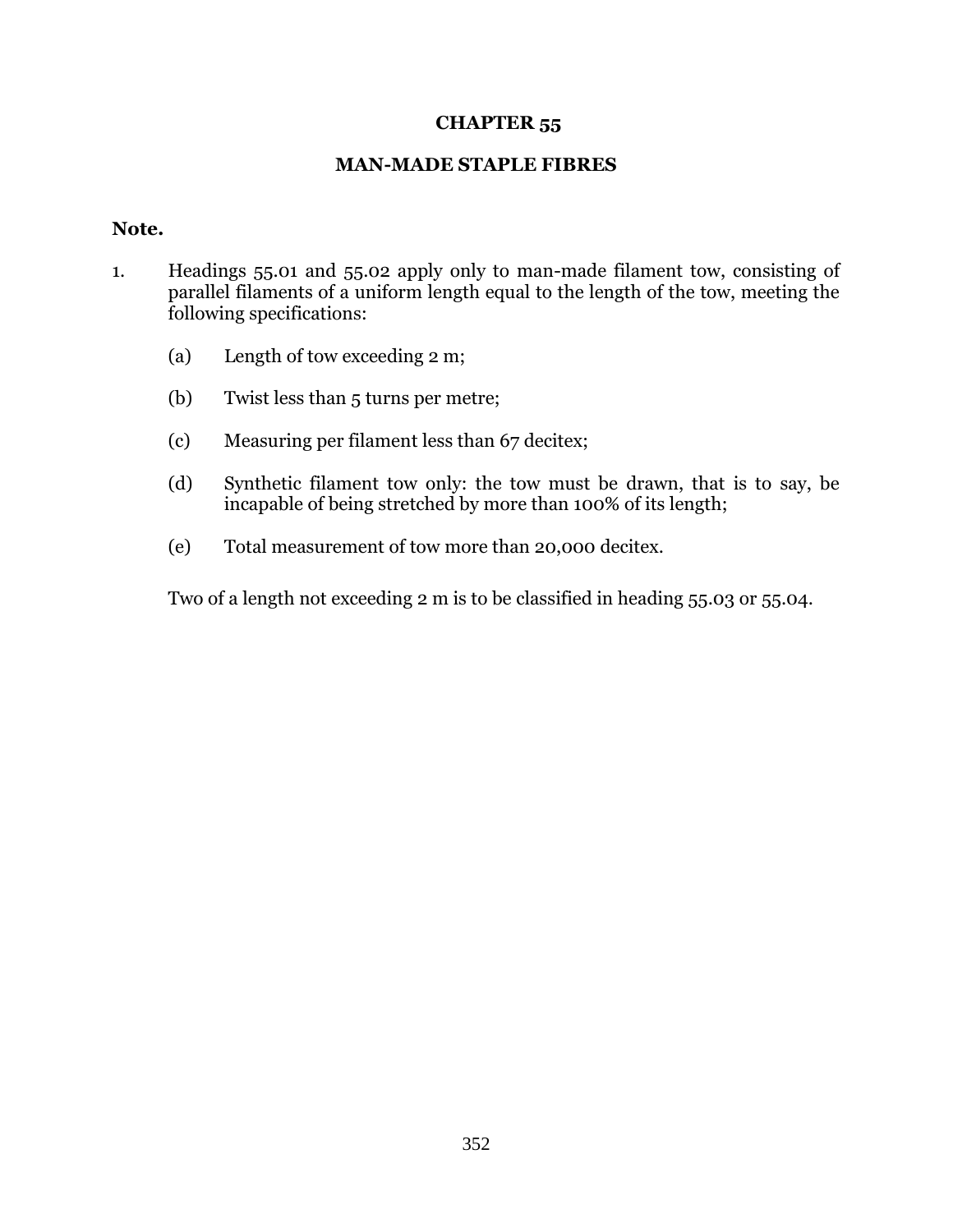| <b>HS</b> | <b>CET</b> | PR1 | <b>DESCRIPTION OF GOODS</b>                                                      | <b>DUTY</b><br><b>RATE</b> | <b>UNIT</b> | <b>SITC</b><br><b>REV4</b> |
|-----------|------------|-----|----------------------------------------------------------------------------------|----------------------------|-------------|----------------------------|
| 55.01     |            |     | <b>Synthetic filament tow.</b>                                                   |                            |             |                            |
| 5501.10   | 00         |     | - Of nylon or other polyamides                                                   | Free                       | kg          | 266.61                     |
| 5501.20   | 00         |     | - Of polyesters                                                                  | Free                       | kg          | 266.62                     |
| 5501.30   | 00         |     | - Acrylic or modacrylic                                                          | Free                       | kg          | 266.63                     |
| 5501.40   | 00         |     | - Of polypropylene                                                               | Free                       | kg          | 266.691                    |
| 5501.90   | 00         |     | - Other                                                                          | Free                       | kg          | 266.692                    |
| 55.02     |            |     | <b>Artificial filament tow.</b>                                                  |                            |             |                            |
| 5502.10   | 00         |     | - Of cellulose acetate                                                           | Free                       | kg          | 267.12                     |
| 5502.90   | 00         |     | - Other                                                                          | Free                       | kg          | 267.12                     |
| 55.03     |            |     | Synthetic staple fibres, not carded, combed or otherwise                         |                            |             |                            |
|           |            |     | processed for spinning.                                                          |                            |             |                            |
| 5503.10   | 00         |     | - Of nylon or other polyamides:                                                  |                            |             |                            |
| 5503.11   | 00         |     | - - Of aramids                                                                   | Free                       | kg          | 266.511                    |
| 5503.19   | 00         |     | - - Other                                                                        | Free                       | kg          | 266.519                    |
| 5503.20   | 00         |     | - Of polyesters                                                                  | Free                       | kg          | 266.52                     |
| 5503.30   | 00         |     | - Acrylic or modacrylic                                                          | Free                       | kg          | 266.53                     |
| 5503.40   | 00         |     | - Of polypropylene                                                               | Free                       | kg          | 266.591                    |
| 5503.90   | 00         |     | - Other                                                                          | Free                       | kg          | 266.599                    |
| 55.04     |            |     | Artificial staple fibres, not carded, combed or otherwise                        |                            |             |                            |
|           |            |     | processed for spinning.                                                          |                            |             |                            |
| 5504.10   | 00         |     | - Of viscose rayon                                                               | Free                       | kg          | 267.111                    |
| 5504.90   | 00         |     | - Other                                                                          | Free                       | kg          | 267.119                    |
| 55.05     |            |     | Waste (including noils, yarn waste and garneted stock)<br>of man-made fibres.    |                            |             |                            |
| 5505.10   | 00         |     | - Of synthetic fibres                                                            | Free                       | kg          | 267.21                     |
| 5505.20   | 00         |     | - Of artificial fibres                                                           | Free                       | kg          | 267.22                     |
| 55.06     |            |     | Synthetic staple fibres, carded, combed or otherwise<br>processed for spinning.  |                            |             |                            |
| 5506.10   | $00\,$     |     | - Of nylon or other polyamides                                                   | Free                       | kg          | 266.71                     |
| 5506.20   | $00\,$     |     | - Of polyesters                                                                  | Free                       | kg          | 266.72                     |
| 5506.30   | $00\,$     |     | - Acrylic or modacrylic                                                          | Free                       | kg          | 266.73                     |
| 5506.40   | $00\,$     |     | - Of polypropylene                                                               | Free                       | kg          | 266.791                    |
| 5506.90   | 00         |     | - Other                                                                          | Free                       | kg          | 266.79                     |
| 5507.00   | 00         |     | Artificial staple fibres, carded, combed or otherwise<br>processed for spinning. | Free                       | kg          | 267.13                     |
| 55.08     |            |     | Sewing thread of man-made staple fibres, whether or                              |                            |             |                            |
|           |            |     | not put up for retail sale.                                                      |                            |             |                            |
| 5508.10   | 00         |     | - Of synthetic staple fibres:                                                    |                            |             |                            |
| 5508.10   | 10         |     | - - - Not put up for retail sale                                                 | Free                       | kg          | 651.431                    |
| 5508.10   | 20         |     | --- Put up for retail sale                                                       | 5%                         | kg          | 651.432                    |
| 5508.20   | $00\,$     |     | - Of artificial staple fibres:                                                   |                            |             |                            |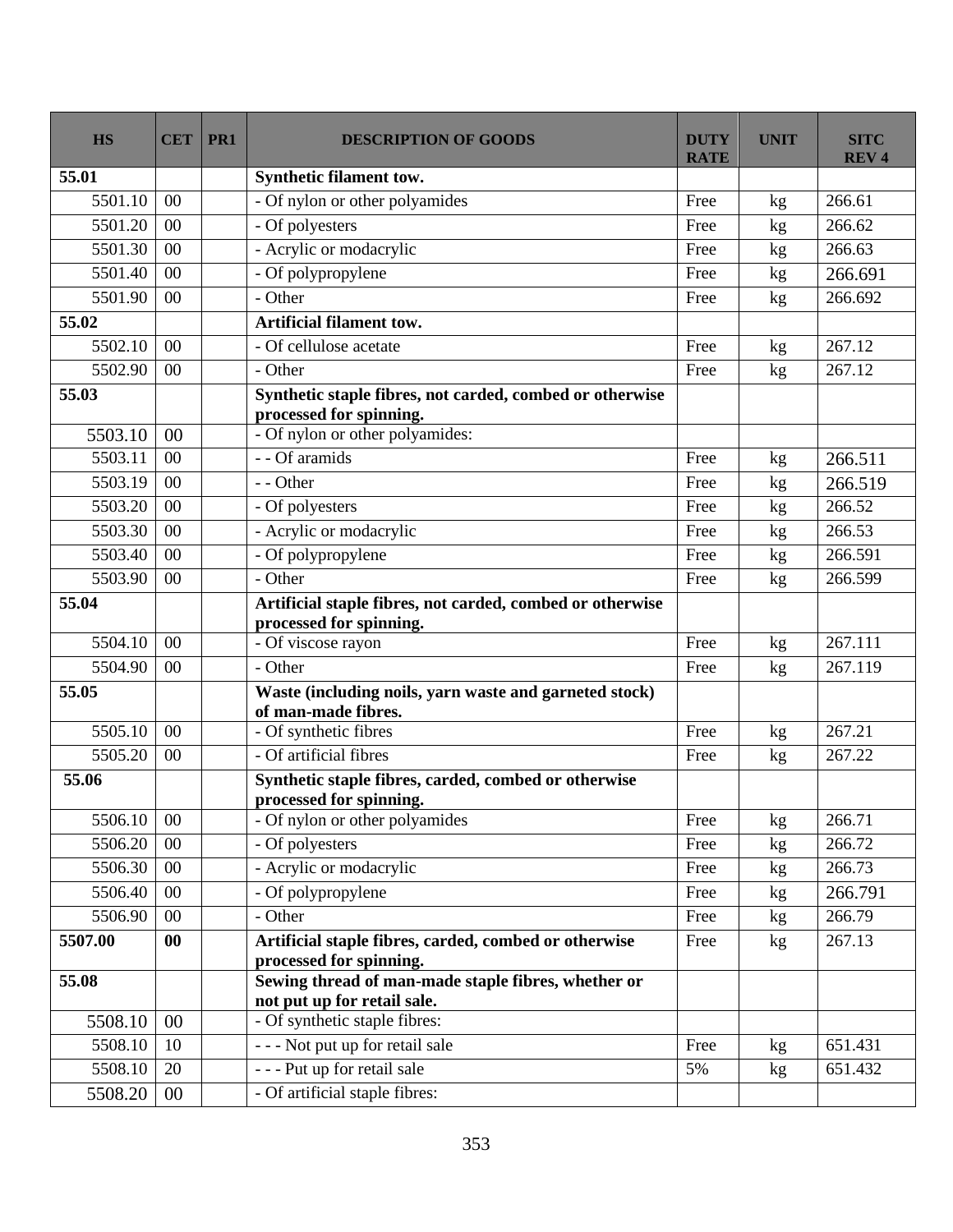| <b>HS</b> | <b>CET</b>     | PR1 | <b>DESCRIPTION OF GOODS</b>                                                                 | <b>DUTY</b><br><b>RATE</b> | <b>UNIT</b> | <b>SITC</b><br><b>REV4</b> |
|-----------|----------------|-----|---------------------------------------------------------------------------------------------|----------------------------|-------------|----------------------------|
| 5508.20   | 10             |     | - - - Not put up for retail sale                                                            | Free                       | kg          | 651.441                    |
| 5508.20   | 20             |     | - - - Put up for retail sale                                                                | 5%                         | kg          | 651.442                    |
| 55.09     |                |     | Yarn (other than sewing thread) of synthetic staple<br>fibres, not put up for retail sale.  |                            |             |                            |
| 5509.10   | 0 <sup>0</sup> |     | - Containing 85% or more by weight of staple fibres of<br>nylon or other polyamides:        |                            |             |                            |
| 5509.11   | $00\,$         |     | - - Single yarn                                                                             | Free                       | kg          | 651.821                    |
| 5509.12   | 00             |     | - - Multiple (folded) or cabled yarn                                                        | Free                       | kg          | 651.822                    |
| 5509.20   | 00             |     | - Containing 85% or more by weight of polyester staple<br>fibres:                           |                            |             |                            |
| 5509.21   | 00             |     | - - Single yarn                                                                             | Free                       | kg          | 651.823                    |
| 5509.22   | 00             |     | - - Multiple (folded) or cabled yarn                                                        | Free                       | kg          | 651.824                    |
| 5509.30   | $00\,$         |     | - Containing 85% or more by weight of acrylic or<br>modacrylic staple fibres:               |                            |             |                            |
| 5509.31   | $00\,$         |     | - - Single yarn                                                                             | Free                       | kg          | 651.825                    |
| 5509.32   | 00             |     | - - Multiple (folded) or cabled yarn                                                        | Free                       | kg          | 651.826                    |
| 5509.40   | 00             |     | - Other yarn, containing 85% or more by weight of<br>synthetic staple fibres:               |                            |             |                            |
| 5509.41   | 00             |     | - - Single yarn                                                                             | Free                       | kg          | 651.827                    |
| 5509.42   | 00             |     | -- Multiple (folded) or cabled yarn                                                         | Free                       | kg          | 651.828                    |
| 5509.50   | 00             |     | - Other yarn, of polyester staple fibres:                                                   |                            |             |                            |
| 5509.51   | 00             |     | - - Mixed mainly or solely with artificial staple fibres                                    | Free                       | kg          | 651.841                    |
| 5509.52   | 00             |     | - - Mixed mainly or solely with wool or fine animal hair                                    | Free                       | kg          | 651.842                    |
| 5509.53   | 00             |     | - - Mixed mainly or solely with cotton                                                      | Free                       | kg          | 651.843                    |
| 5509.59   | $00\,$         |     | - - Other                                                                                   | Free                       | kg          | 651.8491                   |
| 5509.60   | 00             |     | - Other yarn, of acrylic or modacrylic staple fibres:                                       |                            |             |                            |
| 5509.61   | 00             |     | - - Mixed mainly or solely with wool or fine animal hair                                    | Free                       | kg          | 651.844                    |
| 5509.62   | $00\,$         |     | - - Mixed mainly or solely with cotton                                                      | Free                       | kg          | 651.845                    |
| 5509.69   | $00\,$         |     | - - Other                                                                                   | Free                       | kg          | 651.8492                   |
| 5509.90   | 0 <sup>0</sup> |     | - Other yarn:                                                                               |                            |             |                            |
| 5509.91   | 00             |     | - - Mixed mainly or solely with wool or fine animal hair                                    | Free                       | kg          | 651.846                    |
| 5509.92   | $00\,$         |     | - - Mixed mainly or solely with cotton                                                      | Free                       | kg          | 651.847                    |
| 5509.99   | 00             |     | - - Other                                                                                   | Free                       | kg          | 651.8499                   |
| 55.10     |                |     | Yarn (other than sewing thread) of artificial staple<br>fibres, not put up for retail sale. |                            |             |                            |
| 5510.10   | 00             |     | - Containing 85% or more by weight of artificial staple<br>fibres:                          |                            |             |                            |
| 5510.11   | 00             |     | - - Single yarn                                                                             | Free                       | kg          | 651.861                    |
| 5510.12   | $00\,$         |     | - - Multiple (folded) or cabled yarn                                                        | Free                       | kg          | 651.862                    |
| 5510.20   | $00\,$         |     | - Other yarn, mixed mainly or solely with wool or fine<br>animal hair                       | Free                       | kg          | 651.871                    |
| 5510.30   | $00\,$         |     | - Other yarn, mixed mainly or solely with cotton                                            | Free                       | kg          | 651.872                    |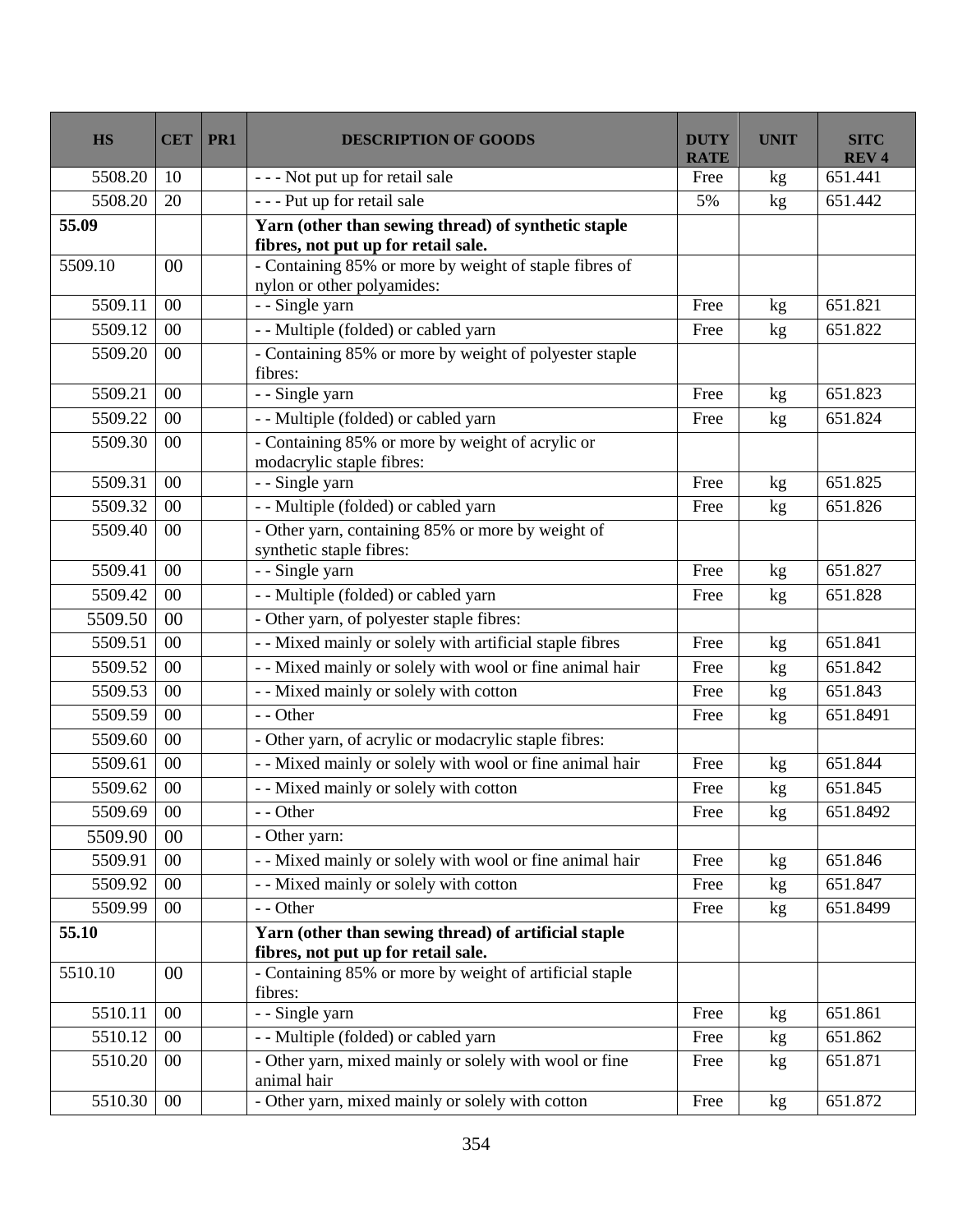| <b>HS</b> | <b>CET</b> | PR1 | <b>DESCRIPTION OF GOODS</b>                                                           | <b>DUTY</b><br><b>RATE</b> | <b>UNIT</b>                | <b>SITC</b><br><b>REV4</b> |
|-----------|------------|-----|---------------------------------------------------------------------------------------|----------------------------|----------------------------|----------------------------|
| 5510.90   | 00         |     | - Other yarn                                                                          | Free                       | kg                         | 651.879                    |
| 55.11     |            |     | Yarn (other than sewing thread) of man-made staple<br>fibres, put up for retail sale. |                            |                            |                            |
| 5511.10   | $00\,$     |     | - Of synthetic staple fibres, containing 85% or more by<br>weight of such fibres      | 5%                         | kg                         | 651.81                     |
| 5511.20   | 00         |     | - Of synthetic staple fibres, containing less than 85% by<br>weight of such fibres    | 5%                         | kg                         | 651.83                     |
| 5511.30   | $00\,$     |     | - Of artificial staple fibres                                                         | 5%                         | kg                         | 651.85                     |
| 55.12     |            |     | Woven fabrics of synthetic staple fibres, containing 85%                              |                            |                            |                            |
|           |            |     | or more by weight of synthetic staple fibres.                                         |                            |                            |                            |
| 5512.10   | 00         |     | - Containing 85% or more by weight of polyester staple<br>fibres:                     |                            |                            |                            |
| 5512.11   | 00         |     | - - Unbleached or bleached                                                            | 5%                         | kg&m2                      | 653.211                    |
| 5512.19   | 00         |     | - - Other                                                                             | 5%                         | kg&m2                      | 653.219                    |
| 5512.20   | $00\,$     |     | - Containing 85% or more by weight of acrylic or<br>modacrylic staple fibres:         |                            |                            |                            |
| 5512.21   | 00         |     | - - Unbleached or bleached                                                            | 5%                         | kg&m2                      | 653.251                    |
| 5512.29   | 00         |     | - - Other                                                                             | 5%                         | kg&m2                      | 653.259                    |
| 5512.90   | 00         |     | - Other:                                                                              |                            |                            |                            |
| 5512.91   | $00\,$     |     | - - Unbleached or bleached                                                            | 5%                         | kg&m2                      | 653.291                    |
| 5512.99   | $00\,$     |     | - - Other                                                                             | 5%                         | kg&m2                      | 653.299                    |
| 55.13     |            |     | Woven fabrics of synthetic staple fibres, containing less                             |                            |                            |                            |
|           |            |     | than 85% by weight of such fibres, mixed mainly or                                    |                            |                            |                            |
|           |            |     | solely with cotton, of a weight not exceeding 170 g/m2.                               |                            |                            |                            |
| 5513.10   | 00         |     | - Unbleached or bleached:                                                             |                            |                            |                            |
| 5513.11   | 00         |     | - - Of polyester staple fibres, plain weave                                           | 5%                         | kg&m2                      | 653.311                    |
| 5513.12   | $00\,$     |     | - - 3-thread or 4-thread twill, including cross twill, of<br>polyester staple fibres  | 5%                         | kg&m2                      | 653.312                    |
| 5513.13   | 00         |     | - - Other woven fabrics of polyester staple fibres                                    | 5%                         | kg&m2                      | 653.313                    |
| 5513.19   | $00\,$     |     | - - Other woven fabrics                                                               | 5%                         | kg&m2                      | 653.321                    |
| 5513.20   | $00\,$     |     | - Dyed:                                                                               |                            |                            |                            |
| 5513.21   | $00\,$     |     | - - Of polyester staple fibres, plain weave                                           | 5%                         | kg&m2                      | 653.314                    |
| 5513.23   | $00\,$     |     | - - Other woven fabrics of polyester staple fibres                                    | 5%                         | kg&m2                      | 653.316                    |
| 5513.29   | $00\,$     |     | - - Other woven fabrics                                                               | 5%                         | $\overline{\text{kg}}$ &m2 | 653.322                    |
| 5513.30   | 00         |     | - Of yarns of different colours:                                                      |                            |                            |                            |
| 5513.31   | $00\,$     |     | - - Of polyester staple fibres, plain weave                                           | 5%                         | kg&m2                      | 653.317                    |
| 5513.39   | $00\,$     |     | - - Other woven fabrics                                                               | 5%                         | kg&m2                      | 653.323                    |
| 5513.40   | $00\,$     |     | - Printed:                                                                            |                            |                            |                            |
| 5513.41   | 00         |     | - - Of polyester staple fibres, plain weave                                           | 5%                         | kg&m2                      | 653.3192                   |
| 5513.49   | $00\,$     |     | - - Other woven fabrics                                                               | 5%                         | kg&m2                      | 653.329                    |
|           |            |     |                                                                                       |                            |                            |                            |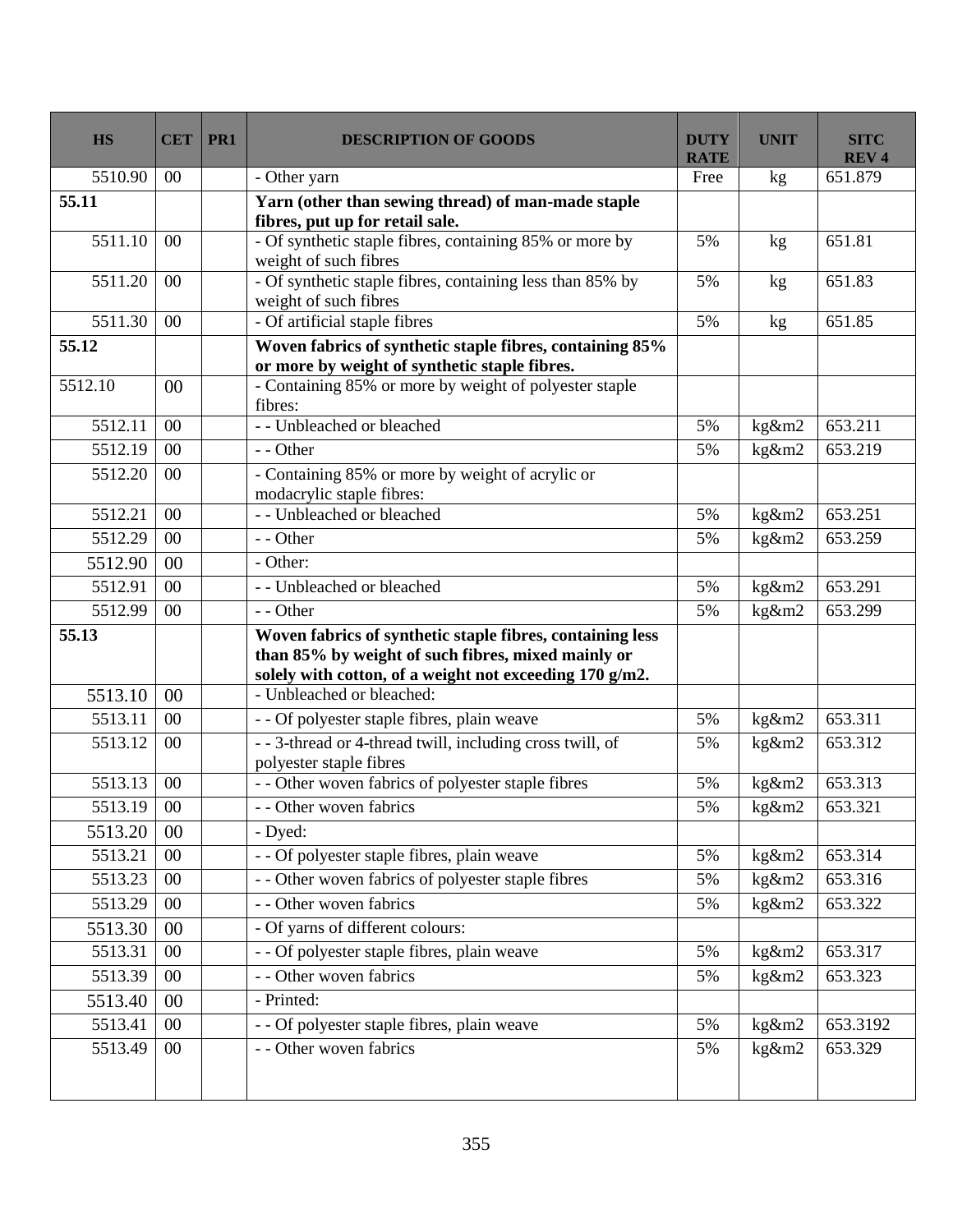| <b>HS</b> | <b>CET</b> | PR1 | <b>DESCRIPTION OF GOODS</b>                                                                                                                                            | <b>DUTY</b><br><b>RATE</b> | <b>UNIT</b> | <b>SITC</b><br><b>REV4</b> |
|-----------|------------|-----|------------------------------------------------------------------------------------------------------------------------------------------------------------------------|----------------------------|-------------|----------------------------|
| 55.14     |            |     | Woven fabrics of synthetic staple fibres, containing less<br>than 85% by weight of such fibres, mixed mainly or<br>solely with cotton, of a weight exceeding 170 g/m2. |                            |             |                            |
| 5514.10   | 00         |     | - Unbleached or bleached:                                                                                                                                              |                            |             |                            |
| 5514.11   | 00         |     | - - Of polyester staple fibres, plain weave                                                                                                                            | 5%                         | kg&m2       | 653.331                    |
| 5514.12   | 00         |     | - - 3-thread or 4-thread twill, including cross twill, of<br>polyester staple fibres                                                                                   | 5%                         | kg&m2       | 653.332                    |
| 5514.19   | 00         |     | - - Other woven fabrics                                                                                                                                                | 5%                         | kg&m2       | 653.341                    |
| 5514.20   | 00         |     | - Dyed:                                                                                                                                                                |                            |             |                            |
| 5514.21   | 00         |     | - - Of polyester staple fibres, plain weave                                                                                                                            | 5%                         | kg&m2       | 653.334                    |
| 5514.22   | 00         |     | - - 3-thread or 4-thread twill, including cross twill, of<br>polyester staple fibres                                                                                   | 5%                         | kg&m2       | 653.335                    |
| 5514.23   | 00         |     | - - Other woven fabrics of polyester staple fibres                                                                                                                     | 5%                         | kg&m2       | 653.336                    |
| 5514.29   | 00         |     | - - Other woven fabrics                                                                                                                                                | 5%                         | kg&m2       | 653.342                    |
| 5514.30   | 00         |     | - Of yarns of different colours                                                                                                                                        | 5%                         | kg&m2       | 653.35                     |
| 5514.40   | 00         |     | - Printed:                                                                                                                                                             |                            |             |                            |
| 5514.41   | 00         |     | - - Of polyester staple fibres, plain weave                                                                                                                            | 5%                         | kg&m2       | 653.3392                   |
| 5514.42   | 00         |     | --3-thread or 4-thread twill, including cross twill, of<br>polyester staple fibres                                                                                     | 5%                         | kg&m2       | 653.3393                   |
| 5514.43   | 00         |     | - - Other woven fabrics of polyester staple fibres                                                                                                                     | 5%                         | kg&m2       | 653.3399                   |
| 5514.49   | 00         |     | - - Other woven fabrics                                                                                                                                                | 5%                         | kg&m2       | 653.349                    |
| 55.15     |            |     | Other woven fabrics of synthetic staple fibres.                                                                                                                        |                            |             |                            |
| 5515.10   | 00         |     | - Of polyester staple fibres:                                                                                                                                          |                            |             |                            |
| 5515.11   | 00         |     | - - Mixed mainly or solely with viscose rayon stable fibres                                                                                                            | 5%                         | kg&m2       | 653.431                    |
| 5515.12   | 00         |     | - - Mixed mainly or solely with man-made filaments                                                                                                                     | 5%                         | kg&m2       | 653.421                    |
| 5515.13   | 00         |     | - - Mixed mainly or solely with wool or fine animal hair                                                                                                               | 5%                         | kg&m2       | 653.411                    |
| 5515.19   | 00         |     | - - Other                                                                                                                                                              | 5%                         | kg&m2       | 653.432                    |
| 5515.20   | 00         |     | - Of acrylic or modacrylic staple fibres:                                                                                                                              |                            |             |                            |
| 5515.21   | $00\,$     |     | - - Mixed mainly or solely with man-made filaments                                                                                                                     | 5%                         | kg&m2       | 653.422                    |
| 5515.22   | $00\,$     |     | - - Mixed mainly or solely with wool or fine animal hair                                                                                                               | 5%                         | kg&m2       | 653.412                    |
| 5515.29   | $00\,$     |     | - - Other                                                                                                                                                              | 5%                         | kg&m2       | 653.433                    |
| 5515.90   | 00         |     | - Other woven fabrics:                                                                                                                                                 |                            |             |                            |
| 5515.91   | 00         |     | - - Mixed mainly or solely with man-made filaments                                                                                                                     | 5%                         | kg&m2       | 653.423                    |
| 5515.99   | $00\,$     |     | - - Other                                                                                                                                                              | 5%                         | kg&m2       | 653.439                    |
| 55.16     |            |     | Woven fabrics of artificial staple fibres.                                                                                                                             |                            |             |                            |
| 5516.10   | 00         |     | - Containing 85% or more by weight of artificial stable<br>fibres:                                                                                                     |                            |             |                            |
| 5516.11   | 00         |     | - - Unbleached or bleached                                                                                                                                             | 5%                         | kg&m2       | 653.61                     |
| 5516.12   | 00         |     | - - Dyed                                                                                                                                                               | 5%                         | kg&m2       | 653.62                     |
| 5516.13   | 00         |     | - - Of yarns of different colours                                                                                                                                      | 5%                         | kg&m2       | 653.63                     |
| 5516.14   | $00\,$     |     | - - Printed                                                                                                                                                            | 5%                         | kg&m2       | 653.64                     |